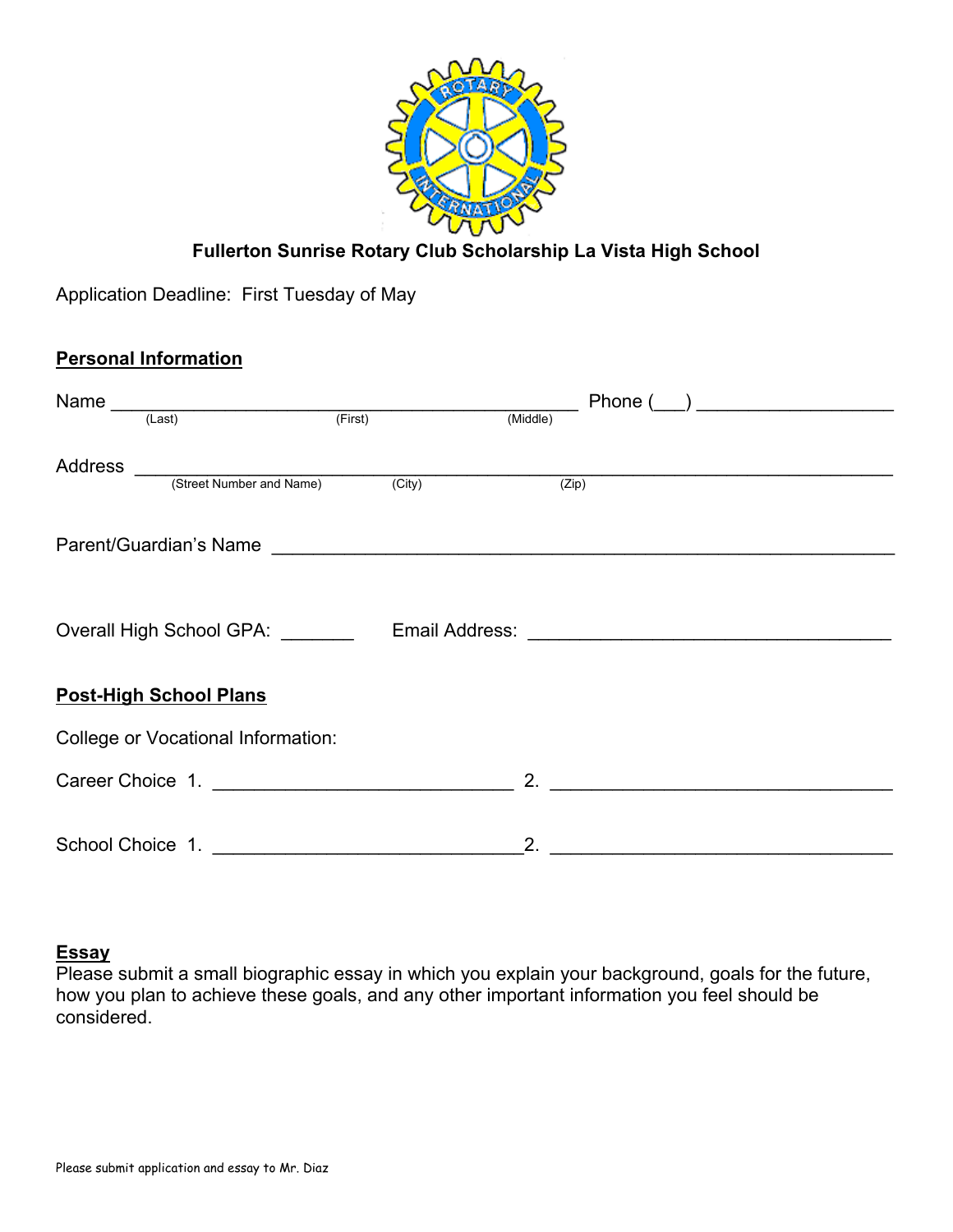

## **Other Information**

Why do you think you deserve this scholarship?

Describe your activities and accomplishments in the following areas:

School Clubs and/or Volunteer Services

Employment

Please submit application and essay to Mr. Diaz